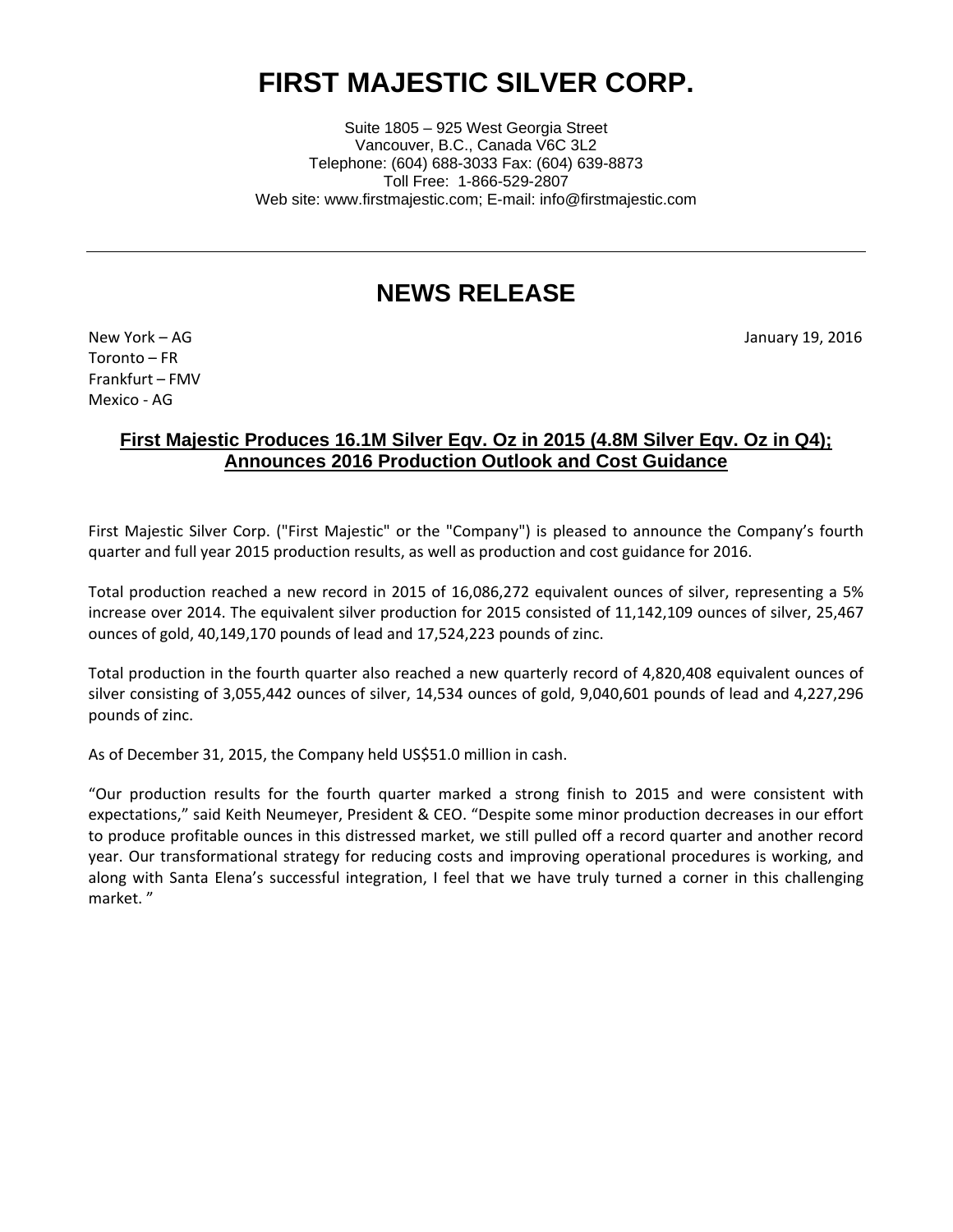| <b>Production Details Table:</b> |            |               |                                                |                   |                   |               |  |
|----------------------------------|------------|---------------|------------------------------------------------|-------------------|-------------------|---------------|--|
| Q4<br>2015                       | Q3<br>2015 | Q/Q<br>Change | <b>Consolidated Production Results</b>         | <b>FY</b><br>2015 | <b>FY</b><br>2014 | Y/Y<br>Change |  |
| 883,377                          | 675,032    | 31%           | Ore processed/tonnes milled                    | 2,852,655         | 2,613,411         | 9%            |  |
| 4,820,408                        | 3,558,035  | 35%           | Total production - ounces of silver equivalent | 16,086,272        | 15,257,958        | 5%            |  |
| 3,055,442                        | 2,593,309  | 18%           | Total silver ounces produced                   | 11, 142, 109      | 11,748,721        | $-5%$         |  |
| 146                              | 167        | $-13%$        | Silver grade $(g/t)$                           | 168               | 206               | $-18%$        |  |
| 74                               | 72         | 3%            | Silver recovery (%)                            | 72                | 68                | 7%            |  |
| 9,040,601                        | 8,743,453  | 3%            | Pounds of lead produced                        | 40,149,170        | 39,192,908        | 2%            |  |
| 4,227,296                        | 3,122,498  | 35%           | Pounds of zinc produced                        | 17,524,223        | 13,130,378        | 33%           |  |
| 14,534                           | 4,434      | 228%          | Gold ounces produced                           | 25,467            | 12,283            | 107%          |  |

#### **Quarterly Operational Review:**

The total ore processed during the quarter at the Company's six operating silver mines: Santa Elena, La Encantada, La Parrilla, Del Toro, San Martin and La Guitarra, amounted to 883,377 tonnes, reflecting a 29% increase compared to the fourth quarter of 2014 and a 31% increase from the previous quarter. The increase in tonnes compared to the prior quarter was primarily due to the acquisition of Santa Elena on October 1, 2015.

Average silver grades in the quarter decreased by 28% to 146 g/t compared to 201 g/t in the fourth quarter of 2014 and a 13% decrease compared with the previous quarter. The decrease in grade compared to the prior quarter is primarily due to Santa Elena's reprocessing of lower grade heap leach material blended with fresh mined ore. Combined silver recoveries averaged 74% during the quarter, up from 70% compared to the same quarter in the prior year and a slight improvement over the third quarter average of 72%.

The Company's underground development in the fourth quarter consisted of 9,261 metres, reflecting a 13% increase compared to 8,231 metres completed in the previous quarter.

At quarter end, seven diamond drill rigs were active at the Company's six operations. The Company completed 5,819 metres of diamond drilling in the quarter compared to 8,586 metres in the prior quarter, representing a 32% decrease.

|                   | Ore       | Tonnes  | Silver Grade | Silver     | Silver Oz | Gold Oz  | Pounds of                | Pounds of                | <b>Equivalent</b>    |
|-------------------|-----------|---------|--------------|------------|-----------|----------|--------------------------|--------------------------|----------------------|
| Mine              | Processed | per Day | (g/t)        | Recovery % | Produced  | Produced | Lead                     | Zinc                     | <b>Silver Ounces</b> |
| Santa Elena       | 254.625   | 2,768   | 96           | 86%        | 673.969   | 11,110   | $\overline{\phantom{0}}$ | $\overline{\phantom{a}}$ | 1,506,405            |
| La Encantada      | 242,109   | 2,632   | 157          | 58%        | 714.057   | 26       |                          |                          | 716,023              |
| La Parrilla       | 149.504   | 1,625   | 156          | 81%        | 605.605   | 266      | 4,187,628                | 4,227,296                | 1,051,679            |
| <b>Del Toro</b>   | 111.448   | 1,211   | 132          | 70%        | 331.225   | 70       | 4,852,973                |                          | 586,672              |
| <b>San Martin</b> | 83,442    | 907     | 231          | 78%        | 485.227   | 1,222    |                          | $\overline{\phantom{a}}$ | 576,675              |
| La Guitarra       | 42,249    | 459     | 212          | 85%        | 245,358   | 1,840    |                          |                          | 382,953              |
| <b>Total</b>      | 883,377   | 9.602   | 146          | 74%        | 3,055,442 | 14,534   | 9.040.601                | 4.227.296                | 4,820,408            |

#### **Mine by Mine Quarterly Production Table:**

\*Certain amounts shown in this news release may not add exactly to the total amount due to rounding differences**.**

\*The following prices were used in the calculation of silver equivalent ounces: Silver: \$14.76 per ounce; Gold: \$1,105 per ounce; Lead: \$0.76 per pound; Zinc \$0.73 per pound.

#### **At the Santa Elena Silver Mine:**

• During the quarter, Santa Elena exceeded guidance by producing 673,969 silver ounces and 11,110 ounces of gold for a total quarterly production of 1,506,405 silver equivalent ounces.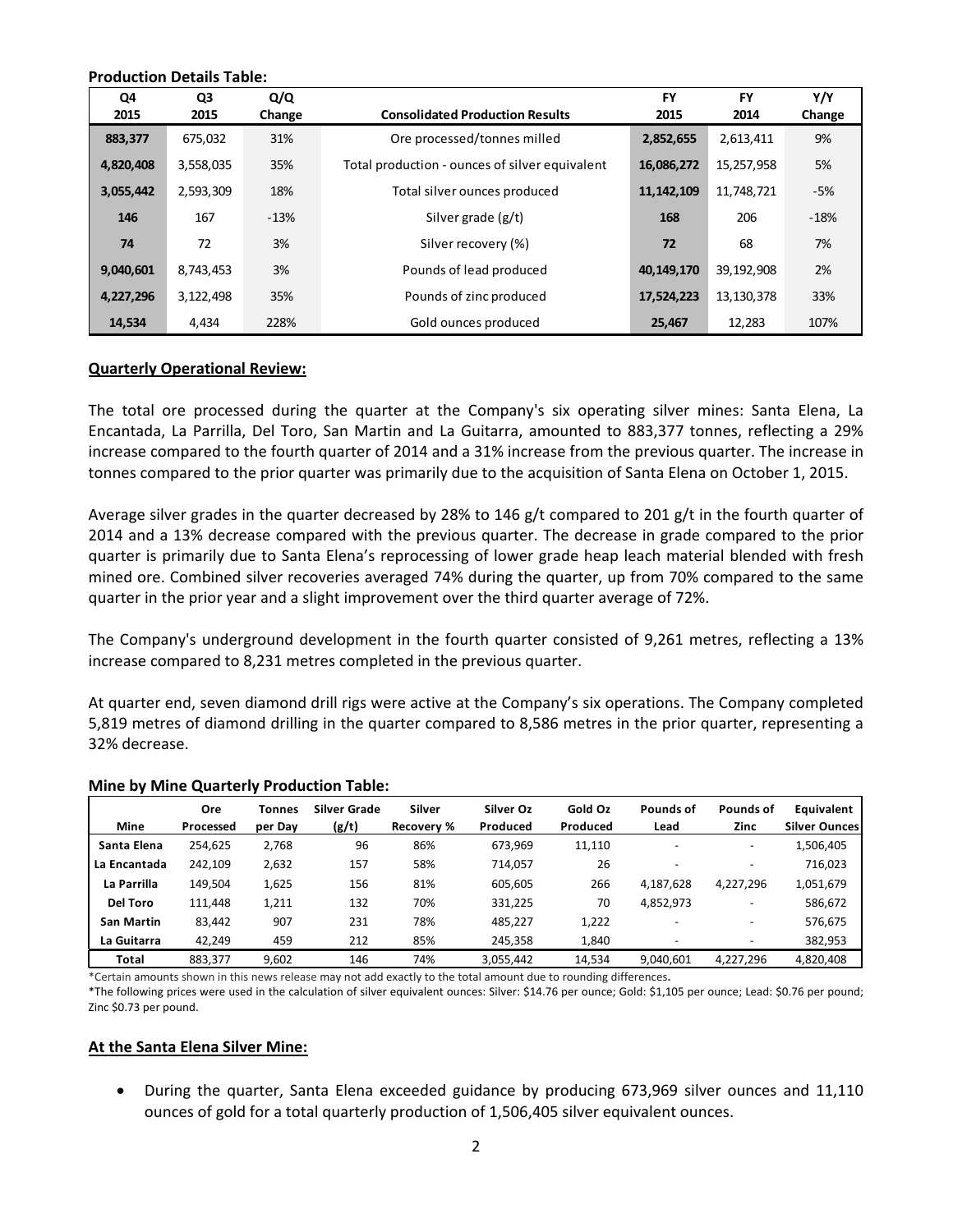- The mill processed a total of 254,625 tonnes during the quarter, consisting of 127,396 tonnes (1,385 tpd) of underground ore and 127,229 tonnes (1,383 tpd) from the above ground heap leach pad.
- Silver recoveries increased to 86%, up 16% compared to the quarter prior to the Company's acquisition and a new mine record, primarily due to improvements made in fine grinding ore size, longer leach times and the addition of oxygen and lead nitrates into the circuit.
- Gold grades and recoveries averaged 1.47 g/t and 92%, respectively.
- Underground development completed in the fourth quarter totaled 1,738 metres.
- One underground drill rig was active within the Santa Elena property during the quarter. Total metres drilled in the fourth quarter amounted to 198 metres.

### **At the La Encantada Silver Mine:**

- For the quarter, total silver production was 714,057 silver ounces representing a 7% increase over the previous quarter. The increase was primarily due to an 11% increase in silver grades offset but a 4% reduction in throughput.
- During the quarter, the foundations and electrical wiring for the new natural gas power plant was completed. The generators arrived on site in mid-December and are currently being installed. Initial testing and commissioning is now expected to occur in late January.
- A total of 960 metres of underground development were completed in the fourth quarter compared to 1,290 metres of development in the previous quarter.
- One surface drill rig was active at La Encantada during the quarter. A total of 450 metres of exploration drilling was completed in the fourth quarter compared to 4,680 metres of drilling in the previous quarter.

#### **At the La Parrilla Silver Mine:**

- During the quarter, the flotation circuit processed 107,450 tonnes (1,168 tpd) with an average silver grade of 165 g/t and an 87% recovery while the cyanidation circuit processed 42,053 tonnes (457 tpd) with an average silver grade of 133 g/t and a 61% recovery.
- The ramp up of the flotation circuit to 1,200 tpd was achieved during the quarter and ahead of schedule.
- The lead circuit processed an average lead grade of 2.1% with recoveries of 84% for total lead production of 4,187,628 lbs, representing a 62% increase compared to the previous quarter. The increase in lead production was primarily attributed to 5% higher recoveries, a 33% increase in grade and a 16% increase in throughput.
- The zinc circuit processed an average zinc grade of 2.6% with recoveries of 68% for total zinc production of 4,227,296 lbs, representing a 35% increase compared to the previous quarter. The increase in zinc production was primarily due to an 11% increase in grades, a 5% increase in recoveries and a 16% increase in throughput.
- Underground development completed in the quarter totaled 1,692 metres compared with 1,701 metres developed in the previous quarter.
- Two underground drill rigs were active within the La Parrilla property during the quarter. A total of 2,145 metres were drilled in the fourth quarter compared to 1,367 metres in the previous quarter.

#### **At the Del Toro Silver Mine:**

• For the quarter, Del Toro produced a total of 586,672 silver equivalent ounces representing a 22% decrease compared to the previous quarter. The decrease in production was primarily due to a 10% decrease in throughput and an 11% decrease in silver grades.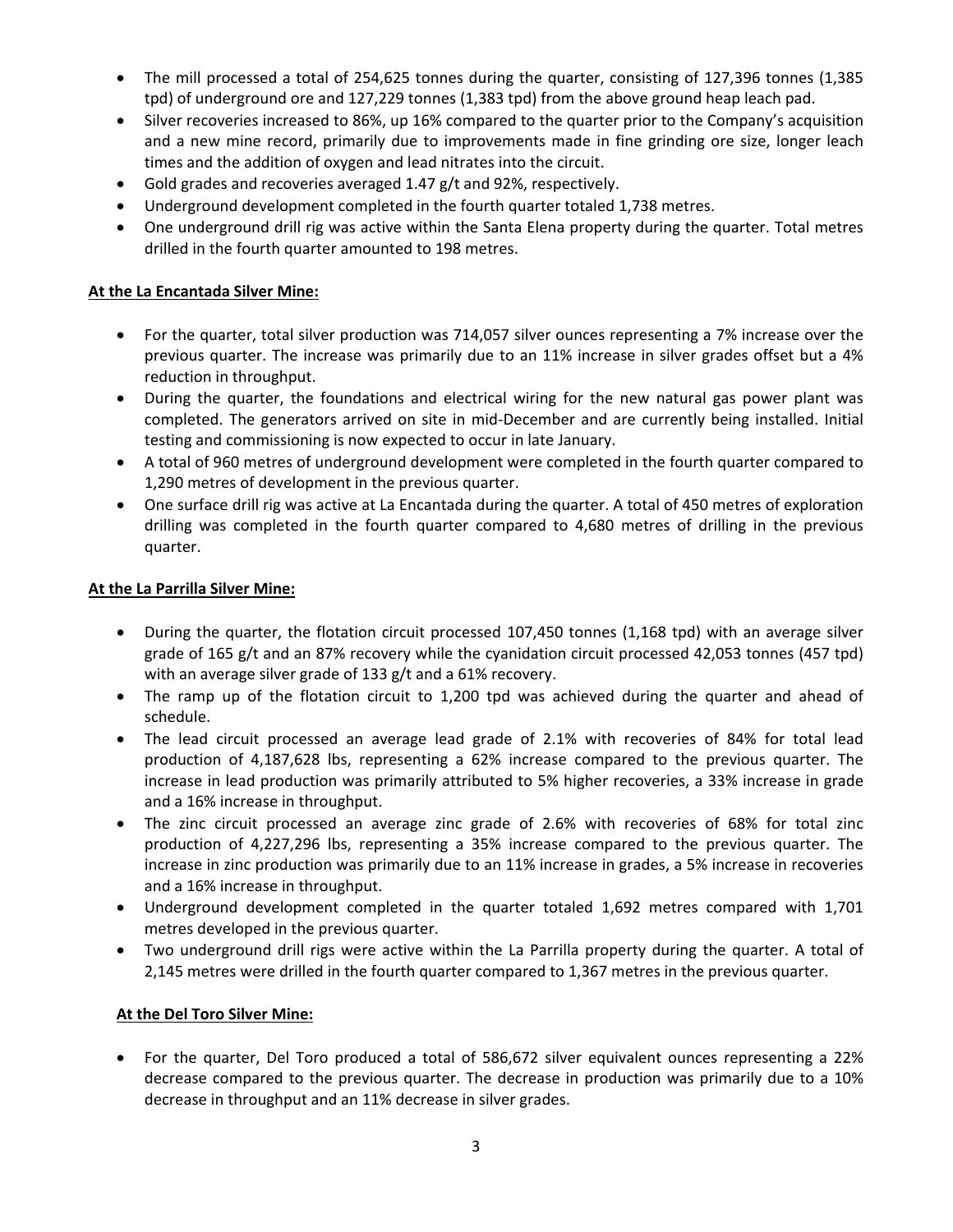- Lead grades and recoveries averaged 3.4% and 58%, respectively, producing a total of 4,852,973 pounds of lead, representing a 21% decrease compared to the previous quarter. The decrease was primarily related a 10% decrease in throughput, a 7% decrease in grade and a 6% decrease in recoveries.
- Underground development completed in the quarter totaled 1,460 metres compared with 1,091 metres developed in the previous quarter.
- One underground drill rig was active in the fourth quarter at Del Toro. Total exploration metres drilled in the quarter amounted to 55 metres compared to 1,644 metres drilled in the previous quarter.

#### **At the San Martin Silver Mine:**

- During the quarter, San Martin achieved guidance by producing 485,227 silver ounces and 1,222 ounces of gold for a total quarterly production of 576,675 silver equivalent ounces. Compared to the previous quarter, total production decreased 25% due to an 18% decrease in silver grades and a 5% decrease in throughput.
- In October, heavy winds and excessive rainfall occurred at San Martin due to Hurricane Patricia making landfall in southern Mexico. The Company took immediate precautions and evacuated the mine and processing plant as the eye of the storm was projected to pass directly over the operation. Fortunately, no property damage was recorded but throughput levels were 5% lower compared to the prior quarter as a result of the temporary disruption.
- Underground development completed in the fourth quarter totaled 1,487 metres compared with 1,974 metres of development in the previous quarter.
- Three underground drill rigs were active within the San Martin property during the quarter. Total metres drilled in the fourth quarter amounted to 2,059 metres compared to 482 metres of drilling in the previous quarter.

#### **At the La Guitarra Silver Mine:**

- During the quarter, La Guitarra produced 245,358 silver ounces and 1,840 gold ounces for a total quarterly production of 382,953 silver equivalent ounces. Compared to the previous quarter, total production decreased 15% due to a 9% decrease in silver grades and a 4% decrease in throughput.
- Approximately 70% of the production ore came from the Coloso area and the remaining 30% was extracted from the La Guitarra mine.
- Recoveries of silver and gold increased in the quarter to 85% and 79%, respectively, primarily due to the installation of a gravimetric concentrator and use of new reagents.
- A total of 1,924 metres of development were completed in the fourth quarter compared to 2,175 metres of development in the previous quarter.
- Two underground drill rigs were active in the fourth quarter within the La Guitarra property. Total metres drilled in the quarter amounted to 912 metres compared to 414 metres drilled in the previous quarter.

#### **2016 Production Outlook and Cost Guidance:**

For 2016, the Company anticipates silver production will range between 12.0 to 13.3 million ounces (17.8 to 19.8 million silver equivalent ounces). This compares to 2015 silver production of 11.1 million ounces (16.1 million silver equivalent ounces). The increase is primarily due to the addition of a full year's worth of production from Santa Elena offset by lower production levels forecasted at Del Toro and San Martin.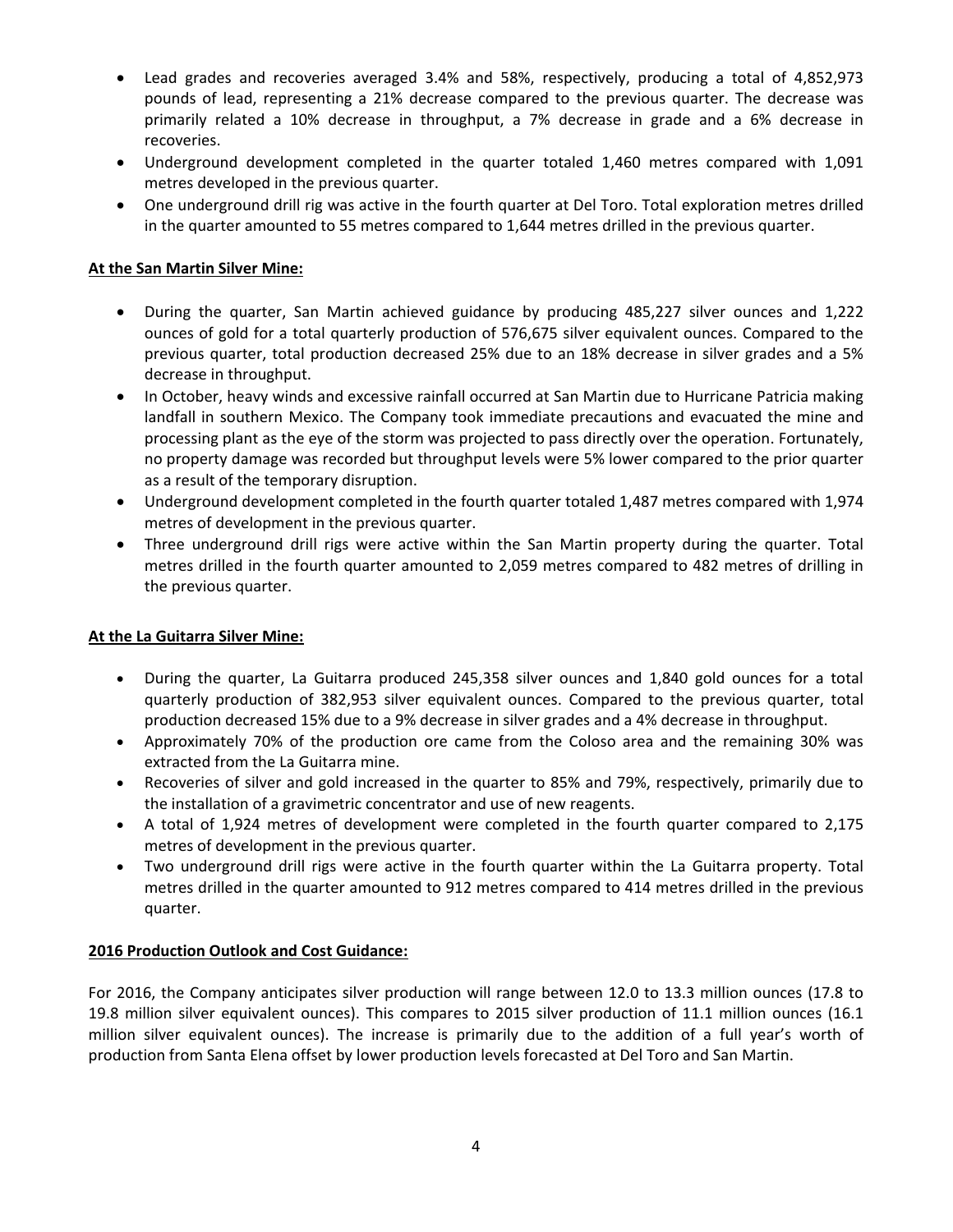A mine-by-mine breakdown of the 2016 production guidance is included in the table below. Cash cost and AISC guidance is shown per payable silver ounce. Metal price assumptions for calculating equivalents are: silver: \$14.00/oz, gold: \$1,000/oz, lead: \$0.75 /lb, zinc: \$0.75 /lb.

| <b>Mine</b>  | Silver Oz (M) | Silver Eqv Oz (M) | Cash Costs (\$) | AISC (5)           |
|--------------|---------------|-------------------|-----------------|--------------------|
| Santa Elena  | $2.0 - 2.3$   | $4.6 - 5.1$       | $3.12 - 3.72$   | $9.26 - 10.55$     |
| La Encantada | $2.7 - 3.0$   | $2.7 - 3.0$       | $10.13 - 10.46$ | $11.98 - 12.52$    |
| La Parrilla  | $2.6 - 2.9$   | $3.9 - 4.3$       | $6.25 - 6.68$   | $9.58 - 10.38$     |
| Del Toro     | $1.9 - 2.1$   | $3.1 - 3.5$       | $8.39 - 8.99$   | $11.12 - 12.03$    |
| San Martin   | $1.7 - 1.8$   | $1.9 - 2.1$       | $8.29 - 8.55$   | $10.76 - 11.59$    |
| La Guitarra  | $1.1 - 1.2$   | $1.6 - 1.7$       | $5.01 - 5.56$   | $10.37 - 11.52$    |
| Totals:      | $12.0 - 13.3$ | $17.8 - 19.8$     | $$7.11 - $7.60$ | $$12.29 - $13.36*$ |

\*Consolidated AISC includes Corporate General & Administrative cost estimates of \$1.24 to \$1.37 per payable silver ounce.

The Company is projecting its 2016 All-In Sustaining Cost per Ounce ("AISC"), as defined by the World Gold Council, to be within a range of \$12.29 to \$13.36 consolidated on a per payable silver ounce basis. Excluding non-cash items, the Company anticipates its 2016 AISC to be within a range of \$11.82 to \$12.84 per payable silver ounce. An itemized AISC cost table is provided below:

| All-In Sustaining Cost Calculation <sup>(1)</sup>        | FY 2016<br>(5 / Ag oz) |  |  |
|----------------------------------------------------------|------------------------|--|--|
| Total Cash Costs per Payable Silver Ounce <sup>(2)</sup> | $7.11 - 7.60$          |  |  |
| <b>General and Administrative Costs</b>                  | $1.24 - 1.37$          |  |  |
| <b>Sustaining Development Costs</b>                      | $1.92 - 2.14$          |  |  |
| Sustaining Plant, Property and Equipment Costs           | $1.19 - 1.32$          |  |  |
| <b>Sustaining Exploration Costs</b>                      | $0.37 - 0.42$          |  |  |
| Share-based Payments (non-cash)                          | $0.38 - 0.42$          |  |  |
| Accretion of Reclamation Costs (non-cash)                | $0.09 - 0.10$          |  |  |
| All-In Sustaining Costs: (WGC definition)                | $$12.29 - $13.36$      |  |  |
| All-In Sustaining Costs: (WGC excluding non-cash items)  | $$11.82 - $12.84$      |  |  |

- 1. AISC is a non-GAAP measure and is calculated based on guidance provided by the World Gold Council ("WGC") in June 2013. AISC is used as a comprehensive measure for the Company's consolidated operating performance. WGC is a not a regulatory industry organization and does not have the authority to develop accounting standards for disclosure requirements. Other mining companies may calculate AISC differently as a result of differences in underlying accounting principles, the definition of "sustaining costs" and the distinction between sustaining and expansionary capital costs.
- 2. Total cash cost per payable silver ounce includes estimated royalties and 0.5% Mining Environmental Fee of \$0.09 per ounce.

In 2016, the Company plans to invest a total of \$63.8 million on capital expenditures consisting of \$45.3 million for sustaining requirements and \$18.5 million for expansionary projects. This total represents a significant reduction in budgeted capital expenditures compared to the prior year.

The 2016 annual budget includes a total of \$16.7 million to be spent towards property, plant and equipment, \$35.2 million towards underground development, \$9.9 million in exploration and \$2.0 million towards